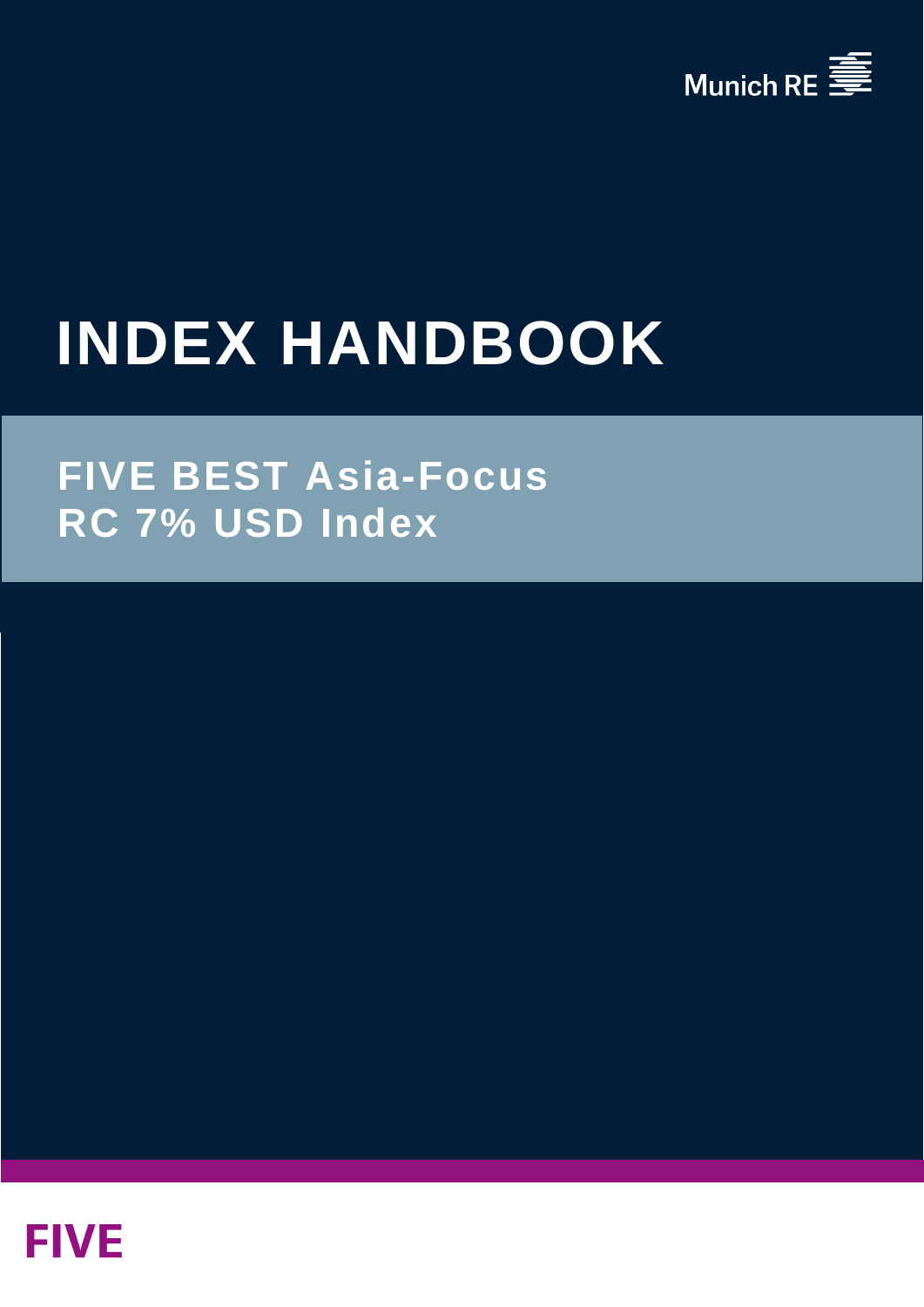

# **Table of Contents**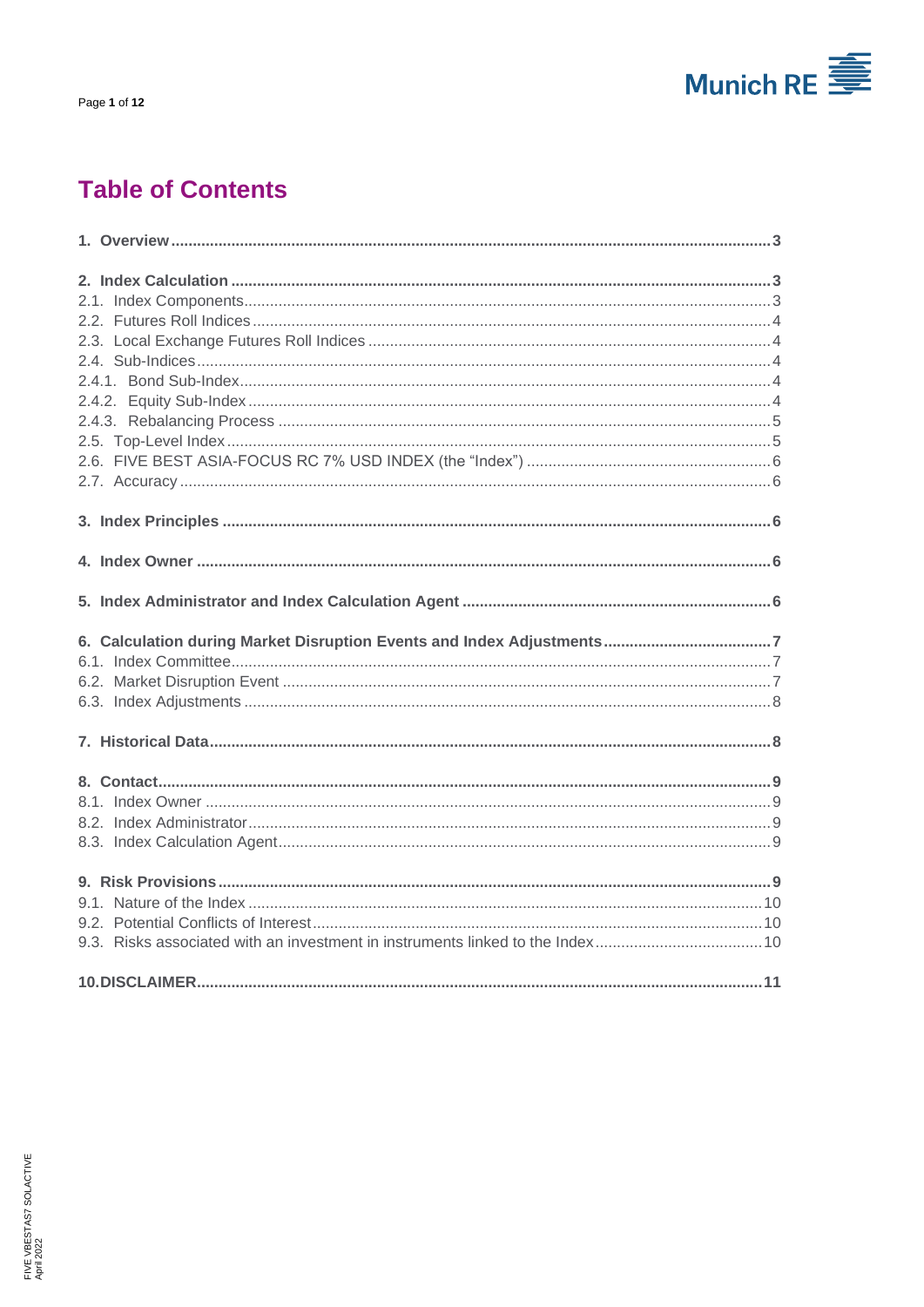

# **Tables**

| Table $1:$ Index $\sqrt{ }$ |  |
|-----------------------------|--|
| Table 2.<br>АШ              |  |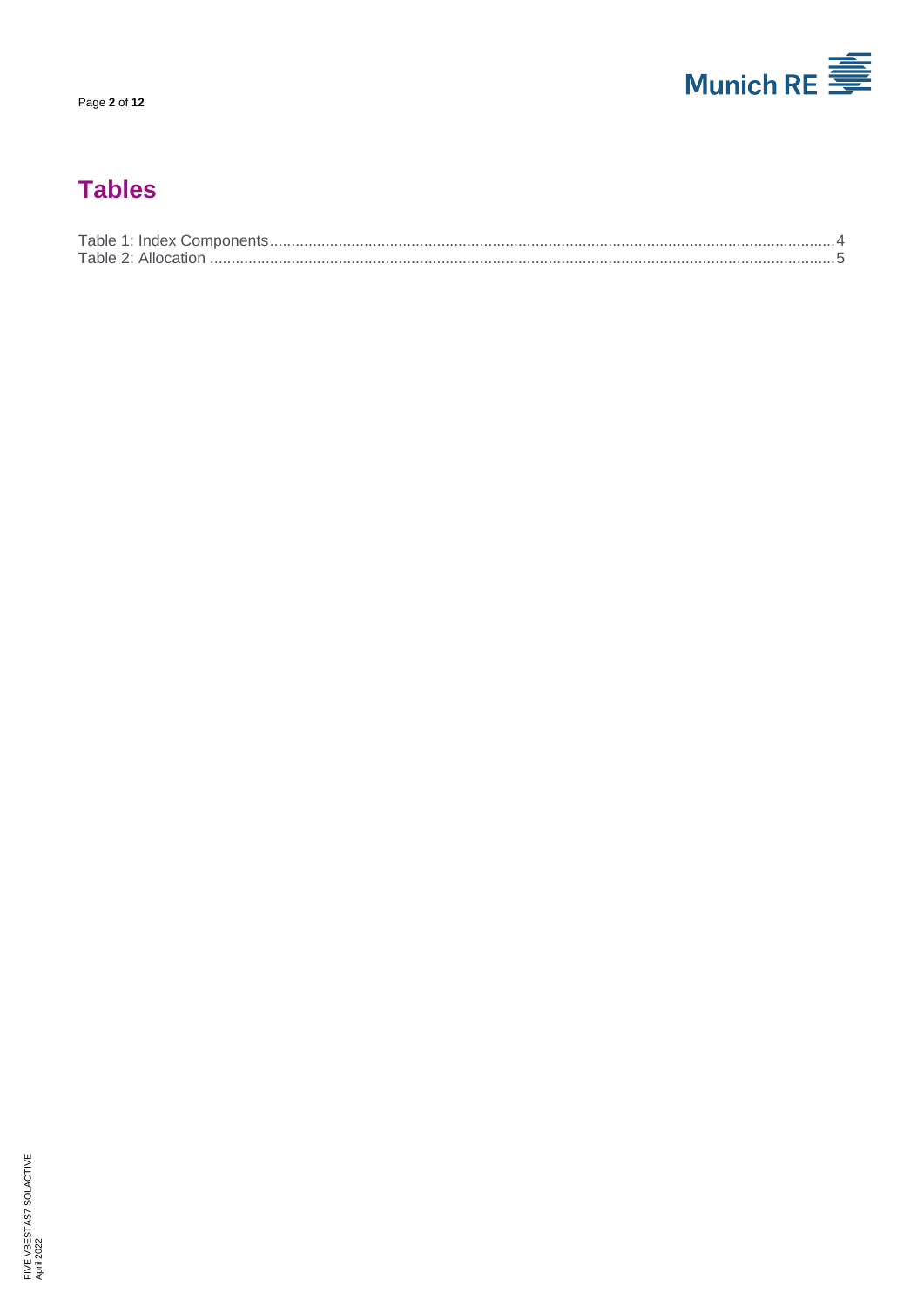

# <span id="page-3-0"></span>**1. Overview**

The FIVE BEST ASIA-FOCUS INDEX RC 7% USD (the "**Index**", or the **"FIVE Bond + Equity Strategy Asia-Focus Index"**) is a risk controlled version of the FIVE BEST ASIA-FOCUS NON-RC INDEX (the "**Top-Level Index**"). This Index is comprised of a bond and an equity "**Sub-Index"**. The Index and the Top-Level Index are denominated in USD. All indices are directly based on the performance of the futures markets and its respective contracts mentioned below.

"**Index Calculation Days**" are all weekdays except Munich<sup>1</sup> holidays. In case of a holiday on a relevant exchange which is not a Munich holiday, the stale price from the prior available Index Business Day is used for the respective constituent and the price of the Index is indicative. "Index Business Days" are all Index Calculation Days, on which all underlying instrument markets are fully open for business. *In the case a contract payoff is linked to the Index, the related contract is only tradable on Index Business Days. On all remaining Index Calculation Days, the index level is published for information purposes only***.**

The value of the Index is calculated on each Index Calculation Day t, and shall reflect constituent futures prices as of APAC market close. Hence, for non-APAC listed index constituents, the futures price as of Index Calculation Day t is actually the settlement price of the relevant futures exchange as of the respective previous Futures Trading Day.

The **"Index Start Date"** is 2 January 1996. On this date, the Index is initialized with a starting value of 100 USD. The "**Index Live Date**", which is the date the Index Administrator began calculating the Index and will be recorded in accordance with Article 8 of the BMR, is 08 April 2022.

The level of the Index, as determined by the Index Administrator in its function as Calculation Agent (as defined below), will be reported on Bloomberg via the page **VBESTAS7 <Index>** or any successor financial information service as defined by the Index Administrator (as defined below) in its sole and absolute discretion.

# <span id="page-3-1"></span>**2. Index Calculation**

## <span id="page-3-2"></span>2.1. Index Components

| #     | <b>Futures Name</b>          | <b>Ticker</b><br>Prefix <sup>2</sup> | <b>Ticker</b><br>$\overline{\mathsf{Extension}}^3$ | <b>FX Rate</b>       | <b>Asset</b><br><b>Class</b> |  |
|-------|------------------------------|--------------------------------------|----------------------------------------------------|----------------------|------------------------------|--|
| $i=1$ | CME 10YR T-Note              | <b>TY</b>                            | Comdty                                             | $\overline{1}$       | <b>Fixed Income</b>          |  |
| $i=2$ | OSE 10YR JGB                 | <b>JB</b>                            | Comdty                                             | <b>JPY/USD</b>       | <b>Fixed Income</b>          |  |
| $i=3$ | <b>KFE 10YR KGB</b>          | <b>KAA</b>                           | Comdty                                             | <b>KRW/USD</b>       | <b>Fixed Income</b>          |  |
| $i=4$ | <b>Eurex MSCI China Free</b> | <b>ZUY</b>                           | <b>Index</b>                                       | $\blacktriangleleft$ | <b>Equities</b>              |  |
| $i=5$ | <b>HKFE Hang Seng</b>        | HI                                   | Index                                              | <b>HKD/USD</b>       | <b>Equities</b>              |  |
| $i=6$ | <b>KFE KOSPI 200</b>         | <b>KM</b>                            | Index                                              | <b>KRW/USD</b>       | Equities                     |  |

The "**Index Components**" are the following futures series (each a "**Futures Series**"):

<sup>1</sup> New Year's Day, Epiphany, Shrove Tuesday, Good Friday, Easter Monday, Labour Day, Ascension Day, Whit Monday, Corpus Christi Day, Assumption Day, Day of German Unity, All Saints' Day, Christmas Eve, Christmas Day, Christmas Holiday (St. Stephen's Day), New Year's Eve.

<sup>&</sup>lt;sup>2</sup> Ticker as currently available on the market information service by Bloomberg L.P.

<sup>&</sup>lt;sup>3</sup> Ticker as currently available on the market information service by Bloomberg L.P.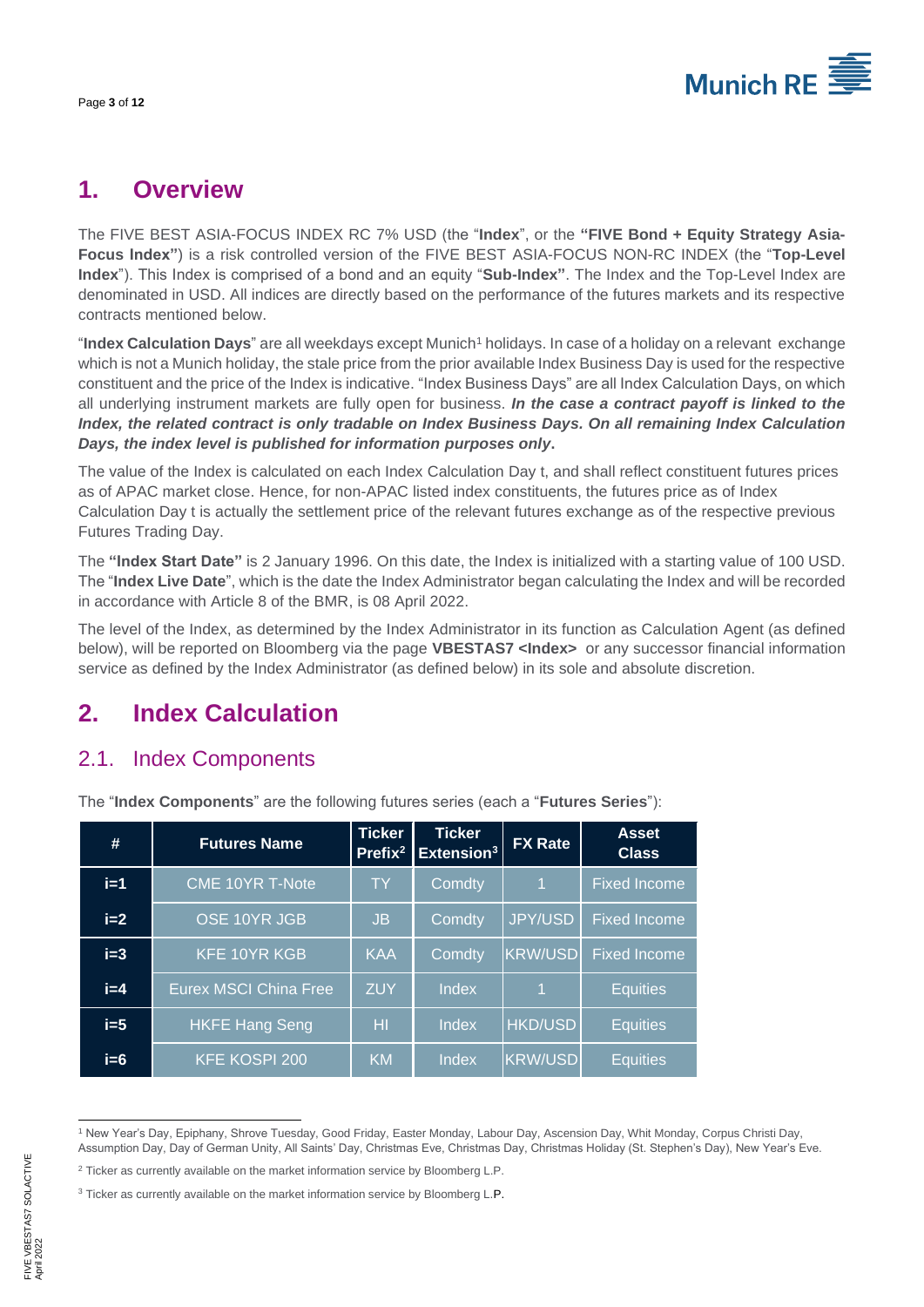

| $i=7$  | <b>OSE Topix</b>      | <b>TP</b> | Index | JPY/USD              | <b>Equities</b> |  |
|--------|-----------------------|-----------|-------|----------------------|-----------------|--|
| $i=8$  | CME E-mini S&P 500    | <b>ES</b> | Index | $\blacktriangleleft$ | <b>Equities</b> |  |
| $i=9$  | CME E-mini NASDAQ-100 | <b>NQ</b> | Index | $\mathbf 1$          | <b>Equities</b> |  |
| $i=10$ | NSE Nifty 50          | <b>NZ</b> | Index | <b>INR/USD</b>       | <b>Equities</b> |  |
| $i=11$ | <b>TFEX SET50</b>     | BC        | Index | <b>THB/USD</b>       | <b>Equities</b> |  |
| $i=12$ | <b>FTX TAIEX</b>      | FТ        | Index | <b>TWD/USD</b>       | <b>Equities</b> |  |

<span id="page-4-5"></span><span id="page-4-0"></span>**Table 1: Index Components**

#### 2.2. Futures Roll Indices

A Futures Roll Index (as defined below) is a futures position continuously rolled in the Active Contract. A standard futures roll from the front contract into the next contract is performed two Index Calculation Days before the futures contract's last trade or first notice date, respectively.

Each Futures Roll Index starts with a value of 100 and is denominated in the underlying futures currency. Currently daily settlement prices of the corresponding futures contracts are used to calculate the daily levels of the Futures Roll Indices.

#### <span id="page-4-1"></span>2.3. Local Exchange Futures Roll Indices

A Local Exchange Futures Roll Index is a futures position continuously rolled in the Active Contract using the holiday calendar of the relevant futures exchange. Local Exchange Futures Roll Indices are calculated for all covered futures markets.

#### <span id="page-4-2"></span>2.4. Sub-Indices

<span id="page-4-3"></span>The Top-Level Index is comprised of a Bond and an Equity Sub-Index.

#### 2.4.1. Bond Sub-Index

The Bond Sub-Index represents a long-only strategy applied to three major bond futures. It is rebalanced and reweighted on a monthly basis; the sub-index applies an equal weighting on these rebalancing days. The Bond Sub-Index starts 90 Index Calculation Days prior to the initial Index Start Date with a value of 100 USD.

#### <span id="page-4-4"></span>2.4.2. Equity Sub-Index

The Equity Sub-Index represents a momentum-based long-/neutral strategy applied to nine global blue chip equity index futures with a focus on Asian markets. For this purpose, the price of a continuous futures time series (LEFRI) is compared to its 200 days moving average for each equity index futures market on each monthly rebalancing day. In case the price of the continuous futures time series is higher than its 200 days moving average, a long position is established in the respective equity index futures market. Otherwise it is given a zero weight. The Equity Sub-Index starts 90 index business days prior to the initial Index Start Date with a value of 100 USD.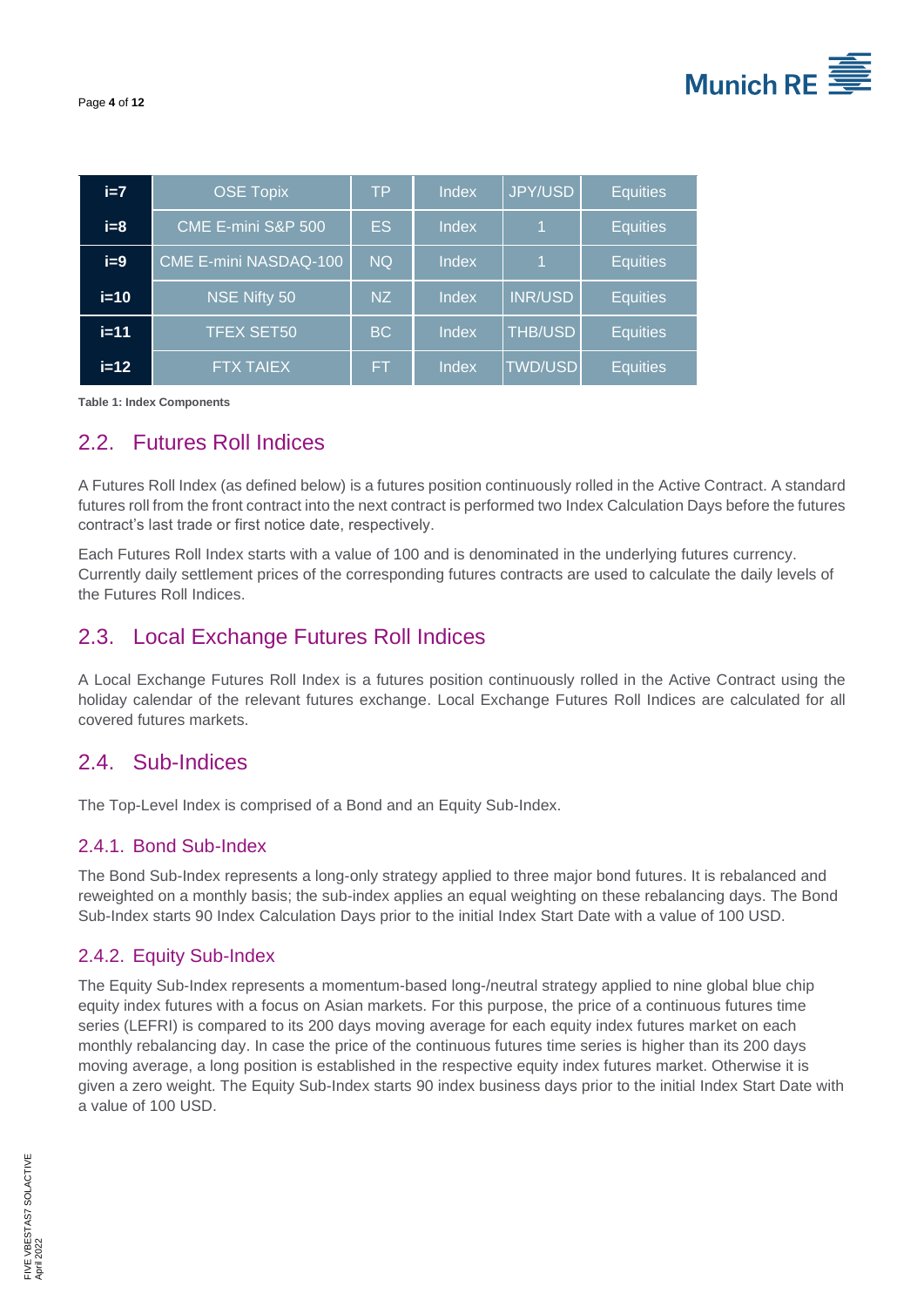

| #      | <b>Futures Name</b>          | <b>Ticker</b><br><b>Prefix</b> | <b>Ticker</b><br><b>Extension</b> | <b>Weight in</b><br><b>Sub Index</b> | <b>Sub</b><br><b>Index</b> |
|--------|------------------------------|--------------------------------|-----------------------------------|--------------------------------------|----------------------------|
| $i=1$  | <b>CME 10YR T-Note</b>       | <b>TY</b>                      | Comdty                            | 33.33%                               | #1                         |
| $i=2$  | OSE 10YR JGB                 | <b>JB</b>                      | Comdty                            | 33.33%                               | #1                         |
| $i=3$  | <b>KFE 10YR KGB</b>          | <b>KAA</b>                     | Comdty                            | 33.33%                               | #1                         |
| $i=4$  | <b>Eurex MSCI China Free</b> | <b>ZUY</b>                     | <b>Index</b>                      | 20.00%                               | #2                         |
| $i=5$  | <b>HKFE Hang Seng</b>        | H <sub>1</sub>                 | <b>Index</b>                      | 15.00%                               | #2                         |
| $i=6$  | <b>KFE KOSPI 200</b>         | KM                             | Index                             | 15.00%                               | #2                         |
| $i=7$  | <b>OSE Topix</b>             | <b>TP</b>                      | Index                             | 15.00%                               | #2                         |
| $i=8$  | CME E-mini S&P 500           | <b>ES</b>                      | Index                             | 10.00%                               | #2                         |
| $i=9$  | <b>CME E-mini NASDAQ-100</b> | <b>NQ</b>                      | Index                             | 10.00%                               | #2                         |
| $i=10$ | <b>NSE Nifty 50</b>          | <b>NZ</b>                      | <b>Index</b>                      | 5.00%                                | #2                         |
| $i=11$ | <b>TFEX SET50</b>            | <b>BC</b>                      | <b>Index</b>                      | 5.00%                                | #2                         |
| $i=12$ | <b>FTX TAIEX</b>             | FТ                             | Index                             | 5.00%                                | #2                         |

<span id="page-5-2"></span>**Table 2: Allocation**

#### <span id="page-5-0"></span>2.4.3. Rebalancing Process

To carry out the aforementioned long-neutral trend following strategy in equities, an adjustment with regard to the default weights may be made for the equity index futures markets on an individual basis.

A Rebalancing Day is defined as the first Index Business Day of each month. On each Rebalancing Day, the 200 days simple moving average ("SMA") of each equity index LEFRI is compared to the most recent value of the respective LEFRI. In case the most recent value is above its SMA, the respective equity market is assumed to be in an uptrend and the equity index futures receive their respective weight in the Equity Sub-Index. In all other cases, the respective equity market is assumed to be in a downtrend and the respective equity index futures is not assigned their respective weight; rather, this weight is shifted to the Bond Sub-Index then and distributed evenly between all Bond Sub-Index members.

#### <span id="page-5-1"></span>2.5. Top-Level Index

The Top-Level Index represents a long-only portfolio, which combines the Equity and the Bond Sub-Index. The Top-Level Index is rebalanced on a monthly basis, with Rebalancing Days being defined as the first Index Business Day of each month. Depending on the number of neutral positions in the Equity Sub-Index, the weight of the Bond Sub-Index may be increased above the default value of 50% notional (before leverage) on a Rebalancing Day. In case all equity markets are invested, the Equity Sub-Index has a notional weight of 50% (before leverage). The summed weight budget of all equity markets in neutral position is shifted to the Bond Sub-Index and distributed evenly between all Bond Sub-Index members. The Top-Level Index started on its Index Start Date with a value of 100 USD. All non-USD components are hedged into USD on a daily basis.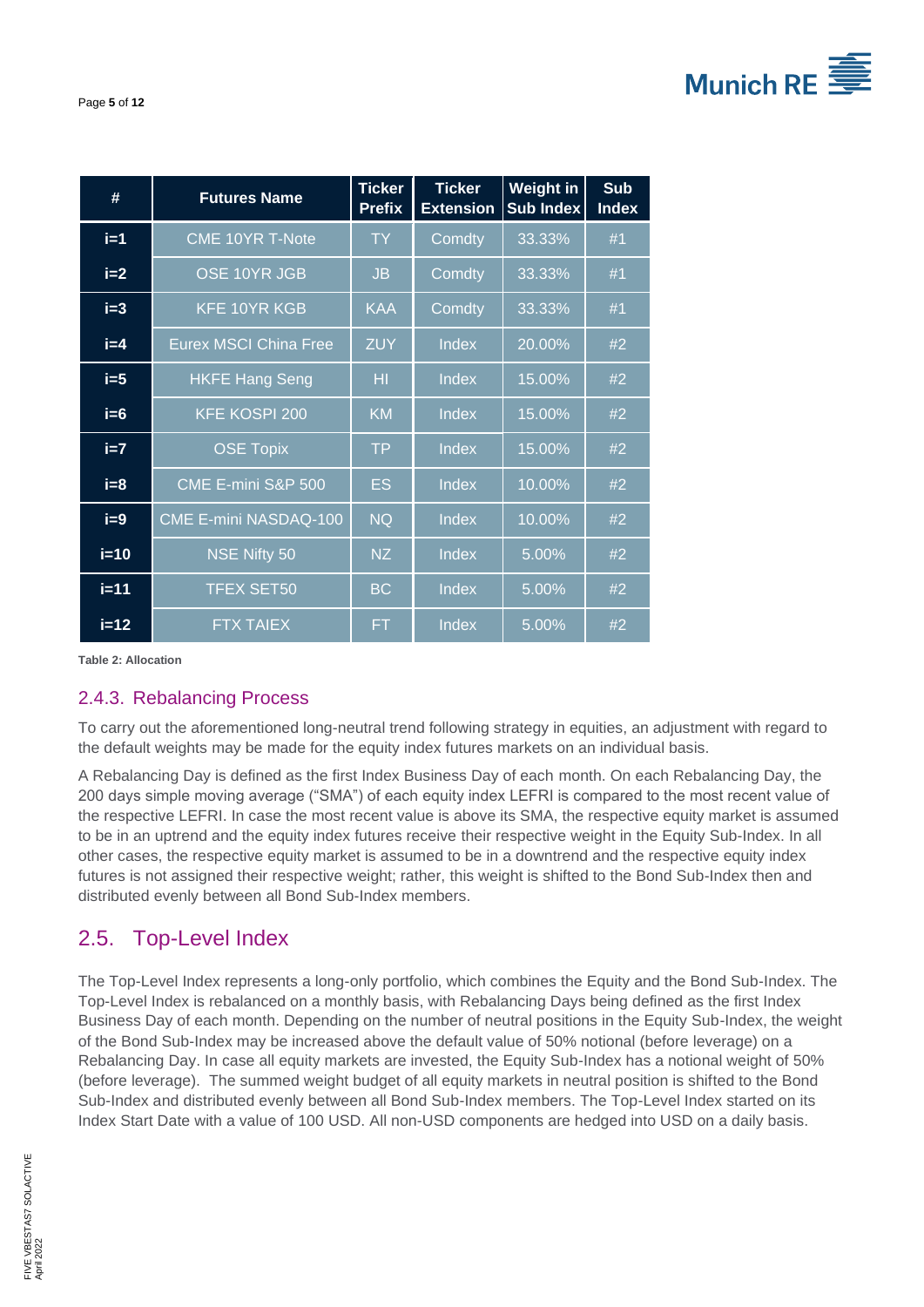

# <span id="page-6-0"></span>2.6. FIVE BEST ASIA-FOCUS RC 7% USD INDEX (the "Index")

The Index is a risk controlled version of the Top-Level Index aiming at realizing a target volatility of 7% using a theoretical maximum leverage of 300%. Weight adjustments due to the risk control mechanism are implemented on a daily basis. The EWMA based volatility estimator using a lambda of 0.98 choses between the estimation results of a short-term (19 daily observations) and a medium term (89 daily observations) time window, whichever has the higher volatility level. Transaction costs occur whenever futures are traded.

#### *Transaction Costs*

Transaction costs of trades executed for the purpose of implementing the investment strategy are reflected in the performance of the Index. The transaction costs of a trade are calculated on a per trade and market consistent basis.

#### *Index Calculation*

The Index starts with a value of 100 USD on the Index Start Date. Its performance results from a) the return generated by the Index Components (the referenced futures contracts) and b) the transaction costs stemming from portfolio adjustments.

## <span id="page-6-1"></span>2.7. Accuracy

The daily closing price of the Index will be rounded to two decimal places.

# <span id="page-6-2"></span>**3. Index Principles**

The Index is intended to reflect the performance of the investment strategy as defined in this handbook. The Index is denominated in USD. The investment universe comprises of 3 bond and 9 equity index markets. A trendfollowing investment strategy is controlling the exposure to equity markets and bond markets. The portfolio is rebalanced and risk managed on a daily basis, repositionings may happen on a monthly basis. The Index is aiming at realizing a volatility of 7% per annum.

# <span id="page-6-3"></span>**4. Index Owner**

The index owner is Munich Reinsurance Company ("**Munich Re**" or "**Index Owner**"). The Index Owner will retain all ownership rights, expressed or otherwise, with respect to the Index, including the ability to license, sell or transfer any or all of its ownership rights with respect to the Index.

The Index Owner has appointed an independent Index Calculation Agent to maintain and calculate the Index. The Index Owner may in the future terminate the appointment of the Index Calculation Agent and appoint a replacement index calculation agent.

# <span id="page-6-4"></span>**5. Index Administrator and Index Calculation Agent**

The Index Owner has entrusted the day-to-day management and maintenance of the Index, the Top-Level Index and its Sub-Indices to an index administrator, who will also fulfil the function of index calculation agent (the "**Index Administrator**").

The Index Administrator is currently Solactive AG.

The Index Administrator will maintain and employ the rules, procedures and methodology described in this document. This includes the implementation of changes to the Index, the Top-Level Index and its Sub-Indices and/or to the methodology under the instruction of the Index Committee (as defined below). The Index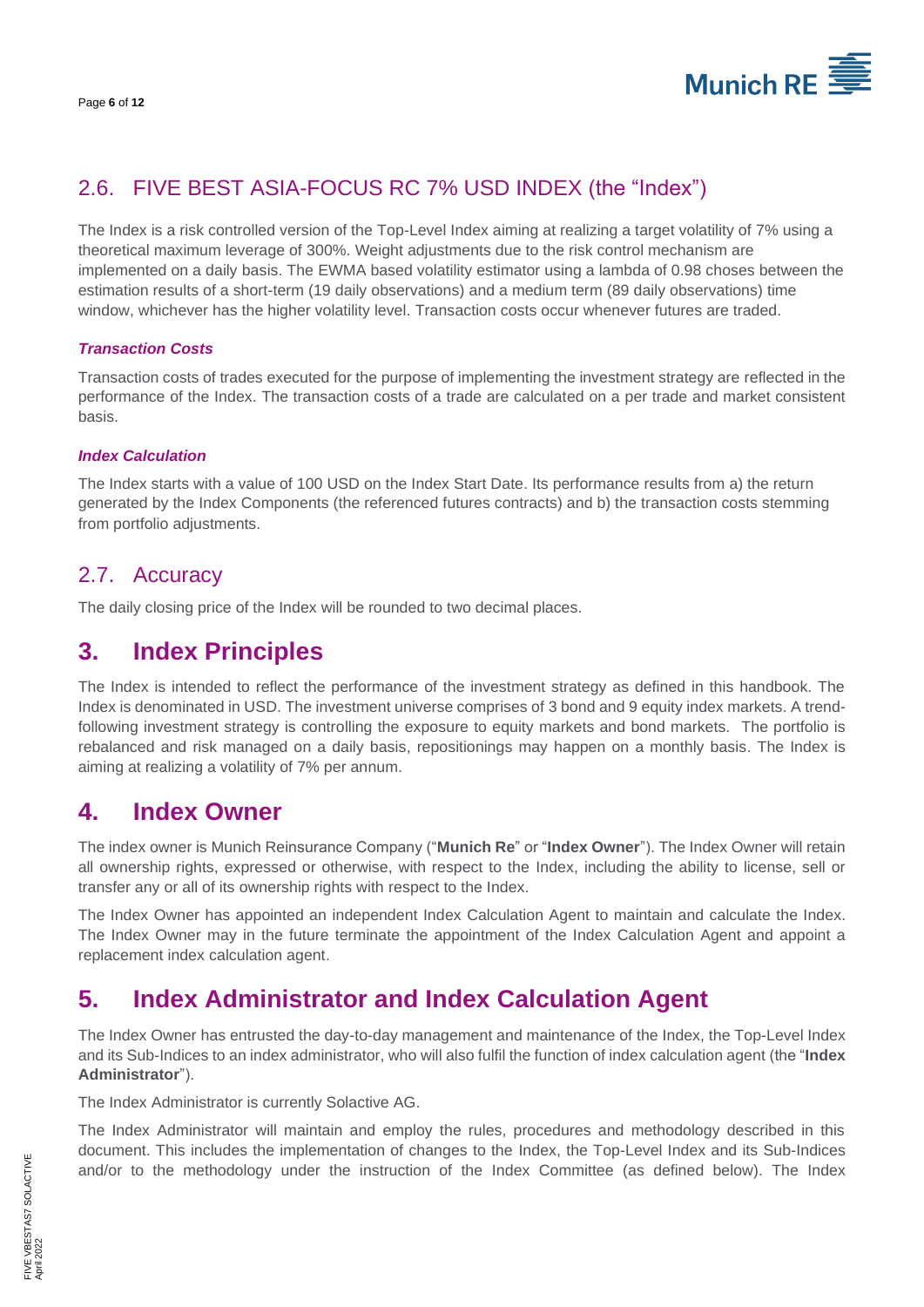

Administrator is responsible for the publication of the values of the Index determined by it as well as any further publication in relation to the Index.

Subject to the terms set out in this document, any determination by the Index Administrator will be made in its sole and absolute discretion by reference to such factors as it deems appropriate at such time. Any such determination by the Index Administrator will, in the absence of manifest error, be final, conclusive and binding.

No assurance can be given that market, regulatory, juridical or fiscal circumstances will not arise that would, in the view of the Index Committee, make a modification or change of the methodology necessary, which then would have to be implemented by the Index Administrator.

# <span id="page-7-0"></span>**6. Calculation during Market Disruption Events and Index Adjustments**

In its role as Index Administrator Solactive AG (acting as applicable through the Index Committee) may in accordance with the terms of this document, adjust the calculation of, delay, suspend or permanently cancel the Index and may have no obligation to continue the calculation, publication and dissemination of the Index. Any such calculation adjustment, delay, suspension, cancellation or non-publication may have a negative impact on any instruments linked to the Index.

## <span id="page-7-1"></span>6.1. Index Committee

The "**Index Committee**" is composed of staff from Solactive AG. The Index Committee is responsible to oversee the Index and the methodology described in this document.

It is the Index Committee's aim to maintain the Index liquid and tradable. This includes the response to an Market Disruption Event, Index Modification and/or Index Correction (each as defined below), which will be implemented by the Index Administrator.

To meet its objectives, the Index Committee may – based on a defined set of internal rules - exercise limited discretion with respect to the modification the methodology described in this document in relation to either of the Index, including, but not limited to, in case an Index Modification and/or Index Correction (together "**Index Adjustments**") or a Market Disruption Event has occurred.

In case of a reaction by the Index Committee on one of these circumstances, the proposed change(s) and action(s) in relation to the Index will be reported by the Index Committee to the Index Administrator. Any such change(s) or action(s) are publicly announced by the Index Administrator as outlined below.

## <span id="page-7-2"></span>6.2. Market Disruption Event

Local market disruptions can have a global effect. Market disruptions can severely adversely affect the performance of the Index.

If on any Index Calculation Day a Market Disruption Event (as defined in the 2002 ISDA Equity Derivatives Definitions) has occurred, the Index Administrator shall calculate the value of the Index for such Index Calculation Day using a value for the affected Index Component(s), which is determined by the Index Committee in its sole and absolute discretion, having regard to the then prevailing market conditions, the last reported trade price of such Index Component(s) and such other conditions that the Index Committee, in its sole and absolute discretion, determines relevant for the valuation of such Index Component(s).

A Market Disruption Event is defined as the occurrence or existence of (a) a Trading Disruption, (b) an Exchange Disruption, which in either case the Index Committee determines is material at any time during the one hour period that end at the relevant settlement time, or (c) an Early Closure (each as defined in the 2002 ISDA Equity Derivatives Definitions).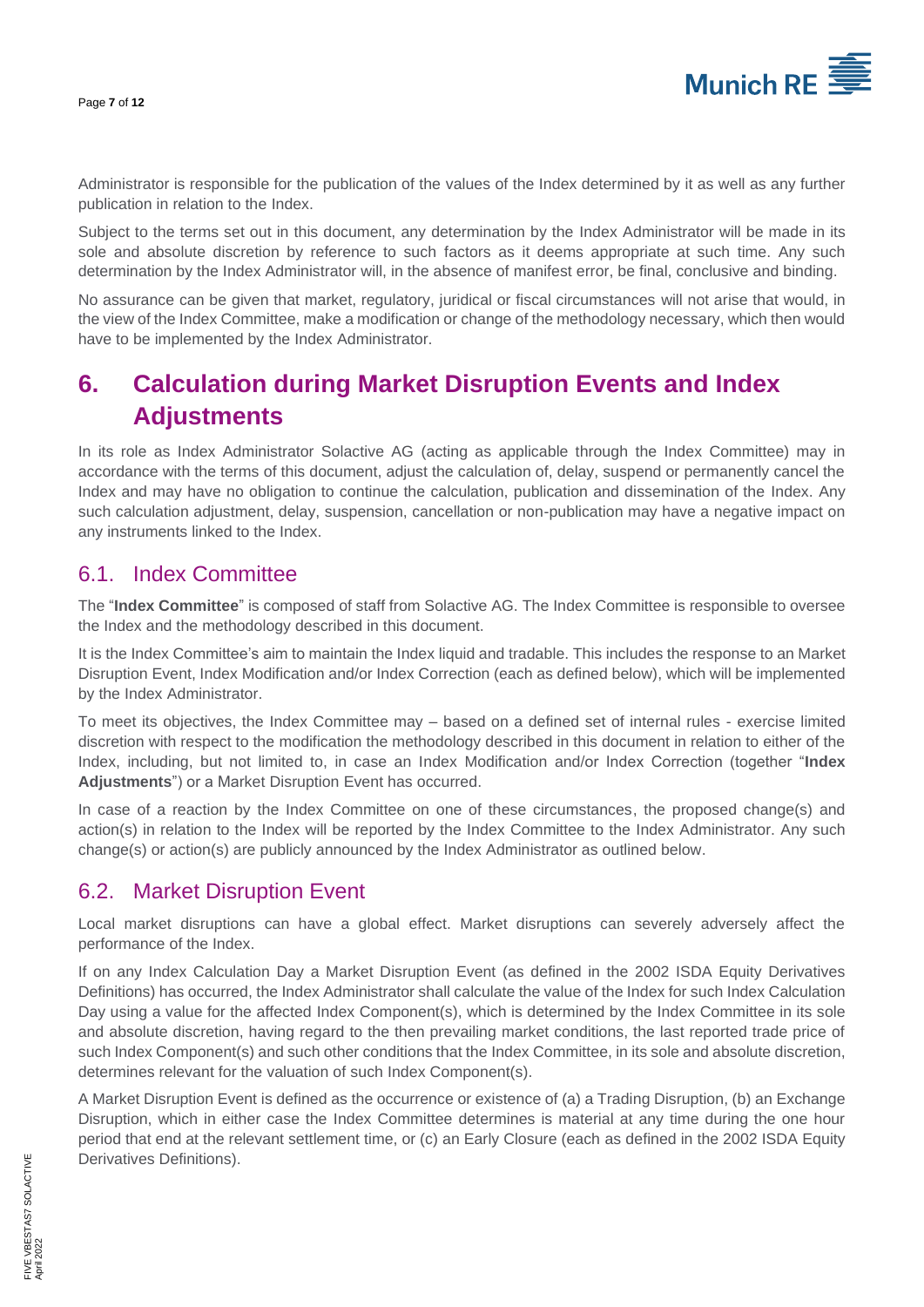

## <span id="page-8-0"></span>6.3. Index Adjustments

#### *Index Modification*

The Index is subject to certain modifications in situations, in which it is difficult or impossible for the Index Administrator to calculate the value of the Index or to maintain the Index Principles with the chosen calculation parameters or variables and Index Components.

Consequently, the Index Committee may make discretionary decisions with regard to the calculation of the Index (including but not limited to changing the published methodology, make adjustments to the composition or calculation parameters and variables of the Index or the cancellation of the Index).

The Index Committee will make reasonable efforts to assure that such modifications, changes and replacements will result in a methodology that is consistent with the methodology described above.

#### *Index Correction*

If the Index Administrator or the Index Owner determines that a material error has occurred in the calculation of the Index, the Top-Level Index and/or its Sub-Indices, resulting in the publication of a materially inaccurate value of the Index, the Index Administrator or the Index Owner shall bring this to the attention of the Index Committee in order to evaluate a possible Index Correction.

The Index Committee shall determine according to its internal rules, whether such corrected value of the Index shall for the purposes of the calculations of the Index apply from the date such correction is published or on a retrospective basis.

#### *Publication of Index Adjustments*

Any Index Adjustments, including changes to the Index Components, changes to the methodology or a cancellation of the Index, as decided by the Index Committee and implemented by the Index Administrator, will be publicly announced by the Index Administrator as promptly as is reasonably practicable and normally at least 60 Index Calculation Days prior to the effective date of such change(s).

Changes decided by the Index Committee and implemented by the Index Administrator in response to Market Disruption Events will be publicly announced by the Index Administrator as promptly as it is reasonably practicable. All public announcements will be made on the website for the Index of the Index Administrator at http://www.solactive.com.

# <span id="page-8-1"></span>**7. Historical Data**

The values of the Index between the Index Start Date and the Index Live Date have been determined by reference to historical data and must be considered as simulated and thus purely hypothetical. It is provided as an illustration of how the Index would have performed during the period had the Index Calculation Agent began calculating the Index on the Index Start Date using the methodology described in this document. This data does not reflect actual performance, nor was a contemporaneous investment model run of the Index. Whilst any such methodology or assumption is, in the view of the Index Owner, reasonable, the use of historical data may result in material differences between the simulated performance of the Index, prior to the Index Live Date, and any subsequent actual performance. The Index history before the Index Live Date has been determined by the Index Owner and has only partially been verified by the Index Calculation Agent.

Historical levels of the Index for the period from and after the Index Live Date are calculated with reference to the official closing levels of the Index Components determined based on the latest available data published by the relevant futures exchanges and/or benchmark administrators and/or as delivered via the employed information systems.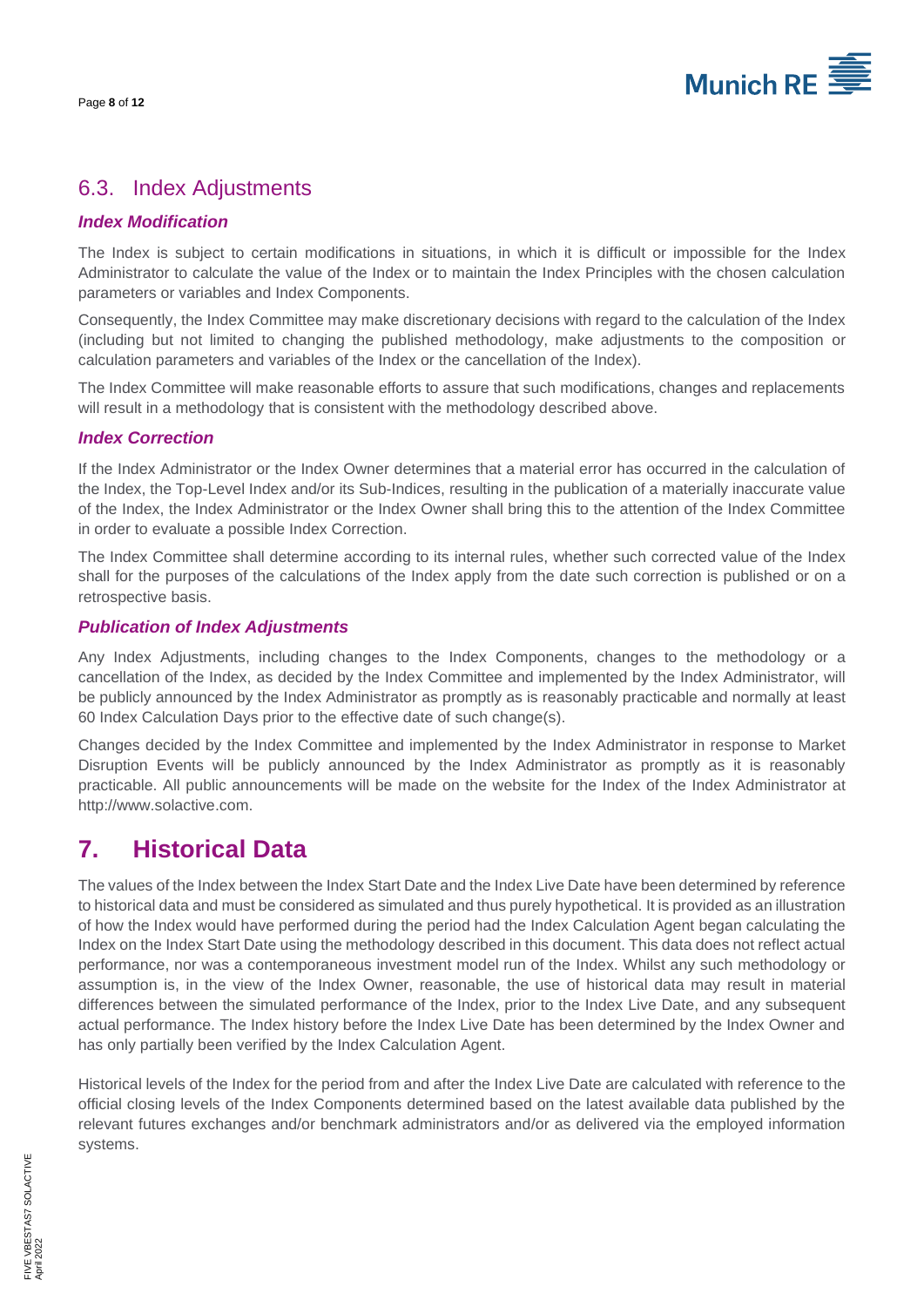

Past performance of the Index is not a reliable guide to future performance and the past performance of the Index may have been determined on terms different to those described in this Index Handbook. No assurance, representation or warranty is given of the future performance of the Index or that it will achieve its objective. Instruments linked to the Index can fluctuate in price or value and prices, values or income may fall against the interests of any investor exposed to the performance of the Index. Changes in rates of exchange, rates of interest and prices of any Index Components, among other things, may have an adverse effect on the value of the Index.

# <span id="page-9-0"></span>**8. Contact**

#### <span id="page-9-1"></span>8.1. Index Owner

The Index Owner can be contacted at the following address:

Munich Reinsurance Company Financial Solutions Königinstrasse 107 80802 Munich Germany

<span id="page-9-2"></span>Internet: [http://www.munichre.com](http://www.munichre.com/)

#### 8.2. Index Administrator

The Index Administrator can be contacted at the following address:

Solactive AG Platz der Einheit 1 60327 Frankfurt am Main Germany

Internet: [http://www.solactive.com](http://www.solactive.com/)

## <span id="page-9-3"></span>8.3. Index Calculation Agent

The Index Calculation Agent can be contacted at the following address:

Solactive AG Platz der Einheit 1 60327 Frankfurt am Main Germany

Internet: [http://www.solactive.com](http://www.solactive.com/)

# <span id="page-9-4"></span>**9. Risk Provisions**

Without prejudice to the Disclaimer in Section 9, regard should be had to the non-exhaustive risk factors below which describe events or circumstances that may affect the calculation and/or the performance of the Index and may be material for the purposes of assessing the risks associated with any investment related to the Index.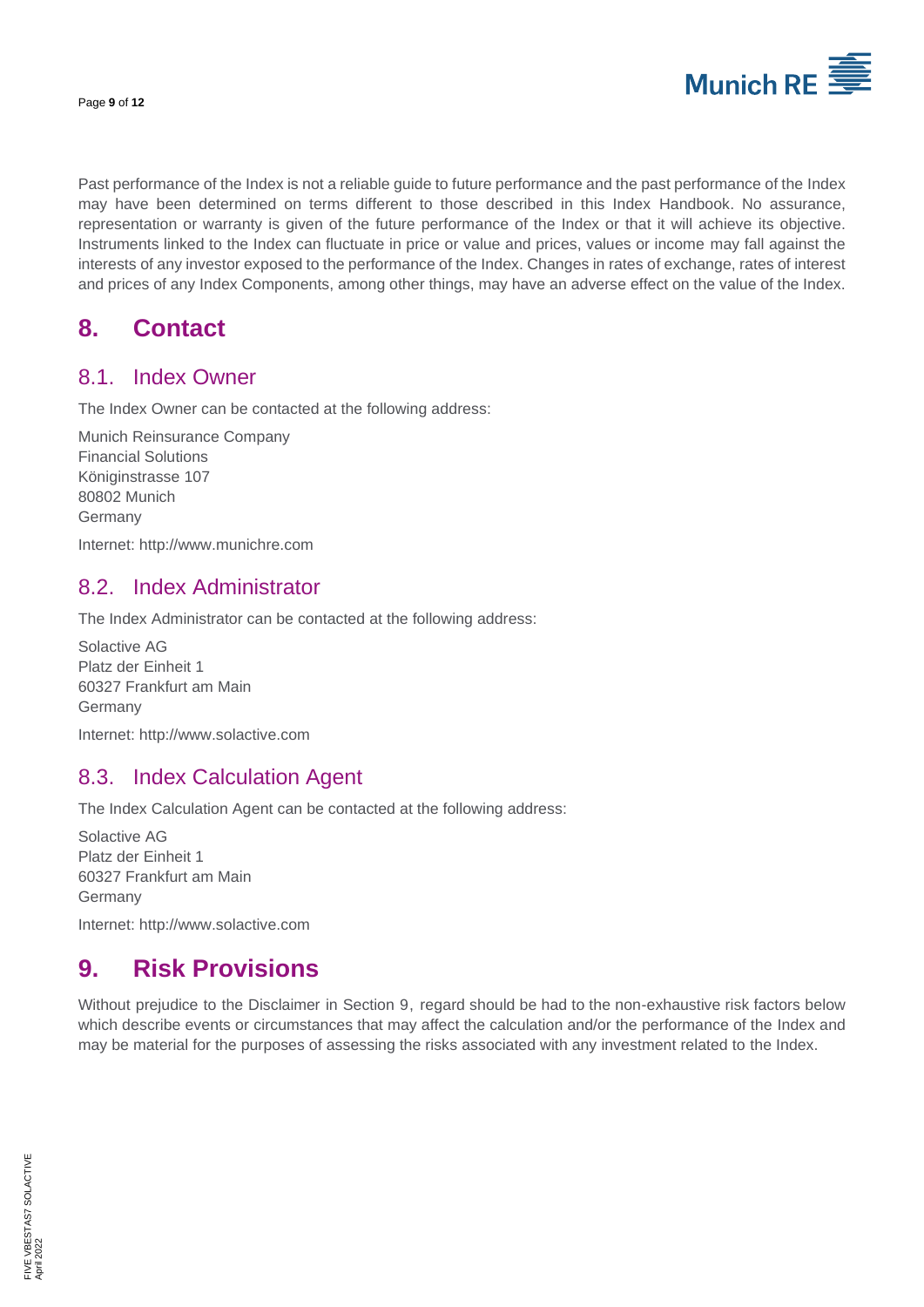

#### <span id="page-10-0"></span>9.1. Nature of the Index

The Index is a rules-based formula that enables the value of the Index to be calculated from time to time. Although instruments may be issued or entered into whose return is linked to the performance of the Index, the Index is not itself an investment or instrument and does not give any person any entitlement to, or ownership interest in, any Index Components or any other obligation or asset referenced (directly or indirectly) by the Index.

## <span id="page-10-1"></span>9.2. Potential Conflicts of Interest

Potential conflicts of interest may exist in the internal teams, divisions or entities of the Munich Re Group. For example, one team may make determinations and take actions in relation to the Index in its capacity as Index Owner, while another team within the organisation may issue or promote/sell products linked to the Index.

In addition, a further team within the organisation may have trading positions in or relation to instruments and assets to which the performance of the Index is directly or indirectly linked (including any Index Component). No entity within the Munich Re Group shall have any duty or obligation to take into account any impact in the performance of the Index when effecting transactions in such instruments and assets.

## <span id="page-10-2"></span>9.3. Risks associated with an investment in instruments linked to the Index

#### *Counterparty Risk*

Instruments linked to the Index may be exposed to counterparty credit risk. If an entity trades, enters into or issues any such instruments and becomes insolvent it may not be able to meet all of its payment obligations.

#### *Interaction Risk*

The value of the Index is based on the performance of different investment types. Different types of financial risk may interact unpredictably on these investments, particularly in times of market stress.

#### *Tax*

The value of the Index may be reduced to account for certain taxes and other deductions and therefore, may impact the performance of the Index and returns on any instruments linked to the Index.

#### *Duty of Care*

Subject always to their regulatory obligations and except as may be required by applicable law, neither the Index Owner, the Index Administrator (including where it acts through the Index Committee) nor the Index Calculation Agent shall have a duty of care or any fiduciary duty to any person in respect of the Index including any investor in any instrument linked to the Index. Neither the Index Owner, the Index Administrator nor the Index Calculation Agent is acting as an investment adviser or manager or providing advice of any nature in relation to the Index or any instrument linked to the Index.

#### *Other Risks*

There is no guarantee, warranty or assurance that this document discloses all possible factors that may affect the performance of the Index and the risks of investing in any instrument that is linked to the Index.

Before investing in any such instrument, you must satisfy yourself that you fully understand the risks of such investment and you are solely responsible for making an independent appraisal of and investigation into the Index and should not rely on this document as constituting investment advice.